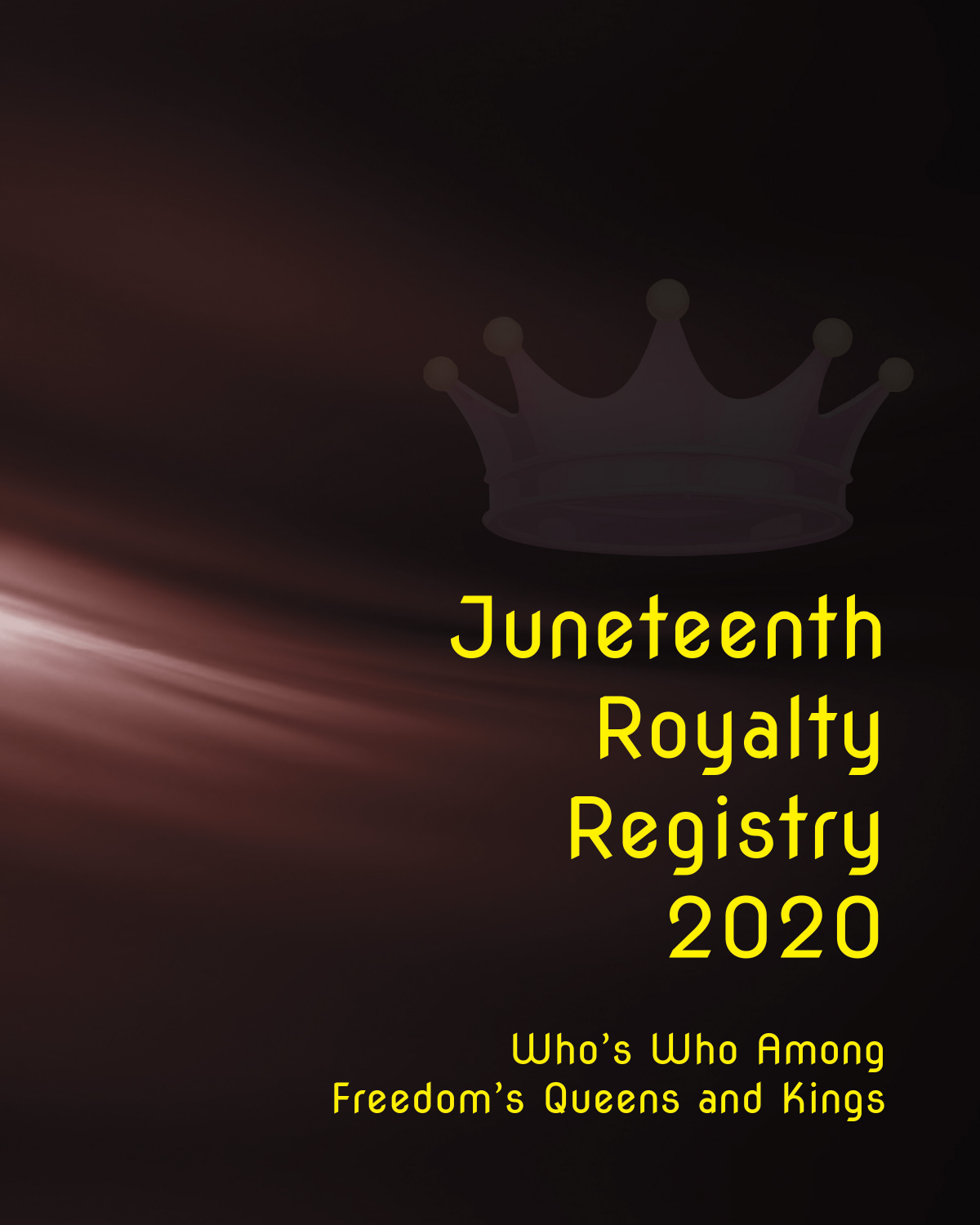

Greetings,

Thanks for your interest in the Juneteenth Royalty Registry. Due to Mr. COVID-19, many Juneteenth celebrations have been scaled back or postposed. In turn, our Juneteenth 2020 Queens and Kings will not receive the kudos and honor they earned and deserve.

Juneteenth Royalty Registry was devised as a response to that misfortune. The publication cannot replace the joy and ballyhoo of a live parade, but it offers bragging rights, national applause, and an unparalleled souvenir. Of greater importance, it loudly tells Mr. COVID to "go somewhere and sit down".

Circa 2020 is not the first year Juneteenth recognitions have been challenged. Previous celebrations occurred in minimal versions during the horrific Mexican Flu epidemic, the great depression, and both World Wars. Mr. COVID may have temporarily prevented many of Juneteenth's physical gatherings, but he is powerless to end the formidable connectivity of kindred spirits. If your community has selected a Queen, King and court, include them in this unique celebration.

Let Mr. COVID know the commemoration of our freedom and ancestry will NOT be sidelined.

Joyfully,

D. J. Norman-Cox Author of *Juneteenth 101: Popular Myths and Forgotten Facts*

#### www.juneteenth.university

*Juneteenth University is a website operated by Arising Together Publishing, an independent publishing company.*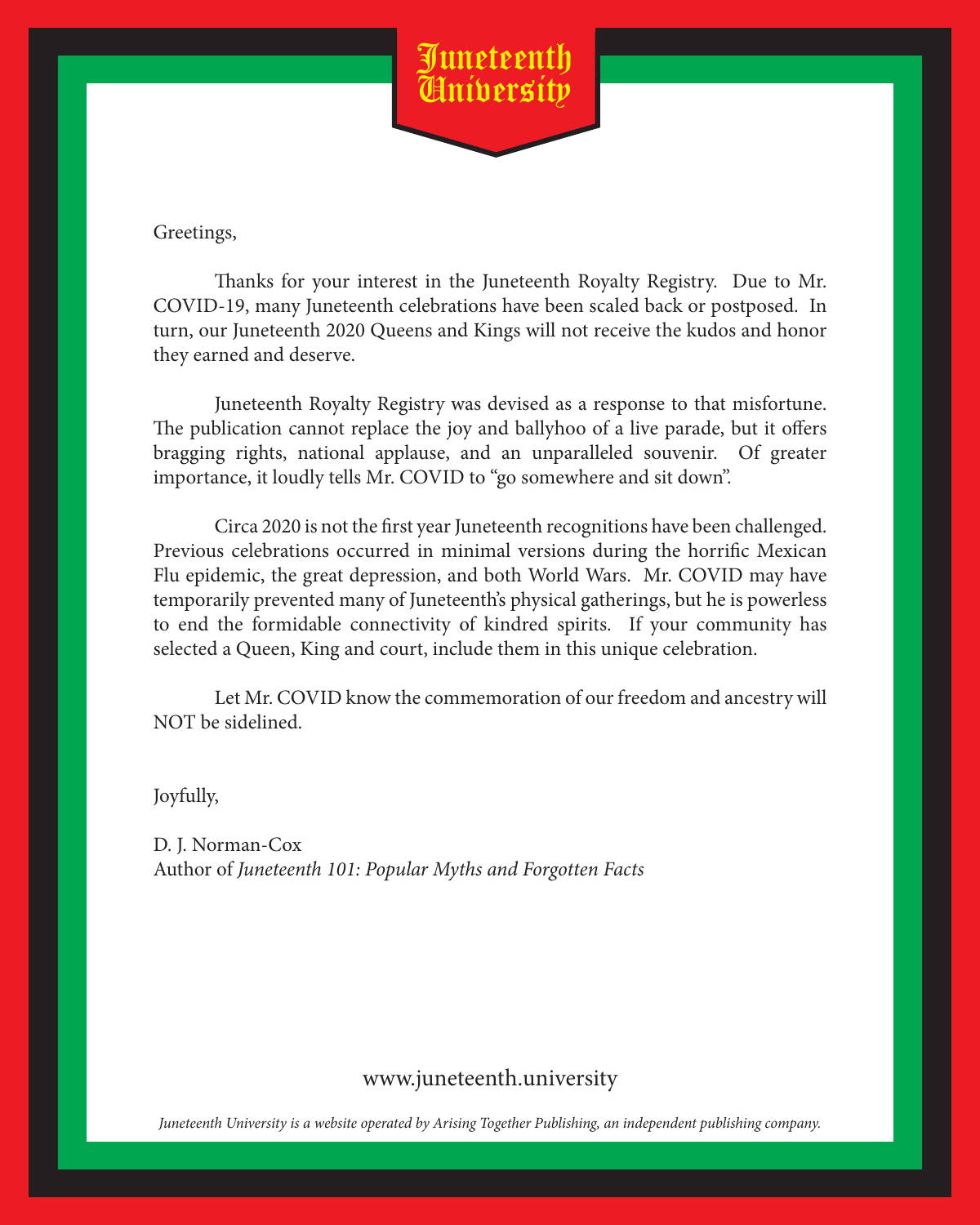#### **Details**:

- *Eligibility*: Every Juneteenth pageant is eligible to submit photographs for inclusion in this publication. However, space is limited. Submissions will be accepted and included on a first come basis.
- • Pageants must have occurred after December 31, 2019.
- Inclusion is free. This is not a contest. There is no entry fee, submission fee, or requirement to purchase books. Donations are not requested and will not be accepted.
- Only an authorized representative of a pageant's sponsoring organization should submit material for consideration of inclusion. Pageant participants and parents should not submit packets. One form of verification is required to validate eligibility. Examples: links to news published about the event; an image of the program or promotional flyer, sponsor websites, etc.
- • All details mentioned on page three must be included. Contact information will not be published.
- • Optional: You may submit an anecdotal statement about the history of your pageant or Juneteenth festival. Statement may be no longer than 500 characters including spaces, and will be included if space is available.
- • Submit four high quality (high DPI) photos of your pageant winners. The photos should be substantially different. Space availability will determine how many are included.
	- o Photos may include the pageant winners and contestants only, in any combination (i.e.: alone or grouped). Action photos are preferred.
	- o Photos may include pageant participants who are not contestants (e.g., entertainers, MC, etc.) However, such photos must show those individuals in action (i.e., "portraits" of noncontestants will not be accepted.)
	- o Photos that include promotional advertising in the background will be rejected.
	- o Everyone pictured must be identified.
- Please proofread your submission. Give careful attention to the spelling of names. All names will be copied and pasted. Editor will not accept responsibility for any misspellings. Such errors will not be considered valid reason for book returns.
- Parental approval is required for inclusion of pageant participants under the age of 18.
- Failure to comply with the submission requirement will result in exclusion from the publication.
- This publication does not discriminate with regard to inclusion of eligible pageant winners. Anyone who won a Juneteenth pageant is eligible for inclusion.
- Juneteenth Royalty Registry will be a full color paperback publication, available through amazon.com/books.
- The anticipated publication date is June 15, 2020. All participating pageants will be notified via email when the publication is available.
- • **DEADLINE**: Photographs and information must be received by midnight, May 31, 2020.